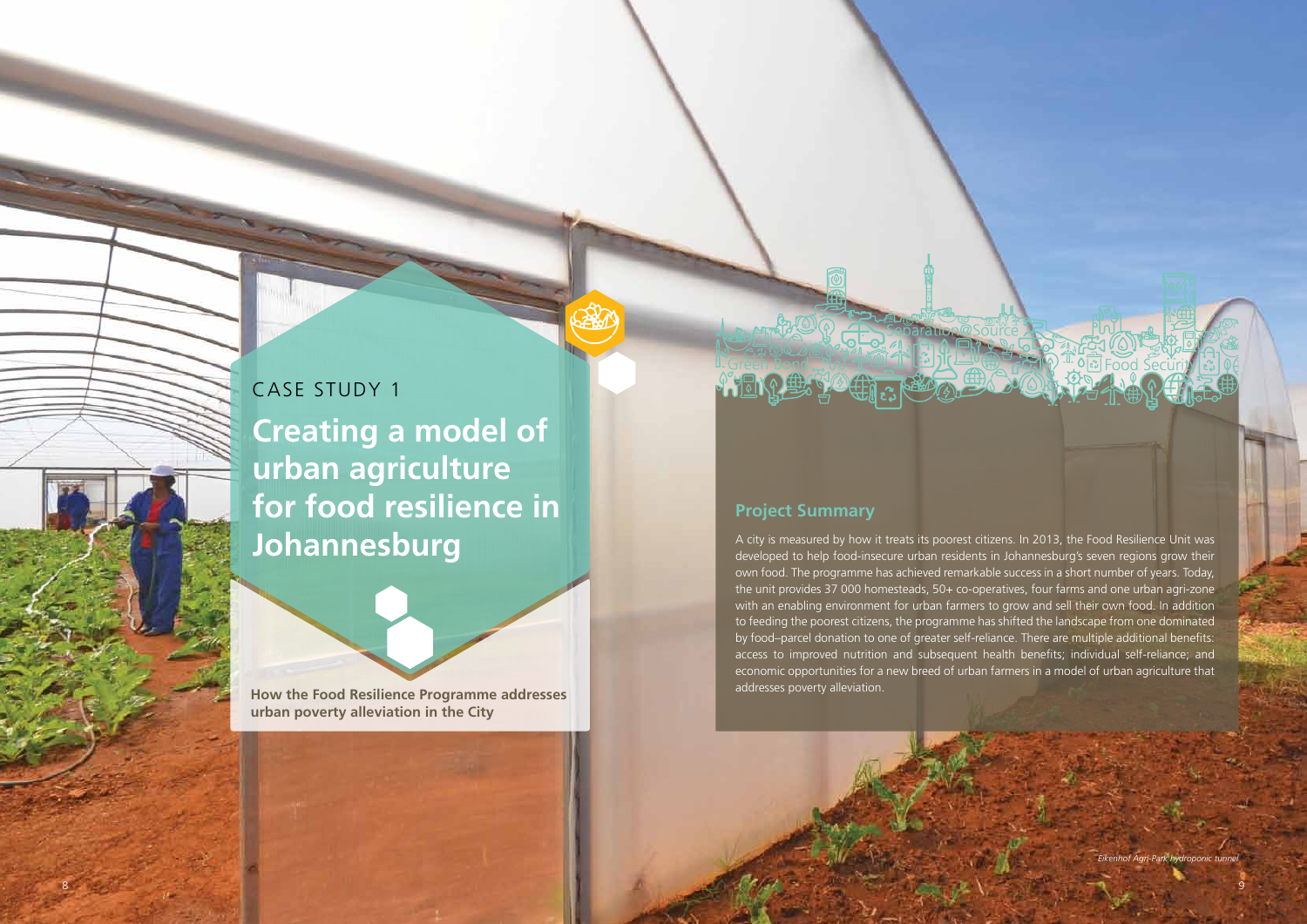One out of every four people goes without one meal a day in Johannesburg. The statistics are worse in the poorest neighbourhoods: nearly one of every two people goes without one meal a day. As one of the most prosperous cities on the African continent, Johannesburg must face this as a serious challenge. Yet, a new Food Resilience Programme offers hope by leveraging urban agriculture to develop access to fresh vegetables and livestock for poorer residents. And in the process, the programme is building a new model of urban agriculture.

The ability both to access and to pay for food affects the levels of urban food insecurity. Moreover, the food quality of those who are food insecure is poor, resulting in poorer health. Yet, only 3% of Johannesburg households grow their own food.

It was clear that there needed to be an intervention that not only addressed the issue of food security but also provided food resilience for the City's more vulnerable inhabitants. The City of Johannesburg has delivered food parcels to its poorest citizens since 1996. However, food parcels, while alleviating hunger in the short-term, are not a long-term strategy to enable the poor to achieve self-reliance. The focus has thus shifted towards food resilience over food parcels.

Food resilience is defined as the ability of a household to keep within a certain level of well-being by being food secure – any intervention considered was not just about access to food, but also about access to 'well-being'. The aim was to achieve the provision of quality, affordable food that addressed secondary issues such as health, but that also encouraged both self-reliance and self-sustainability.

"We had to respond to that [hunger] in terms of maybe providing some food parcels to such families but we felt that we could also introduce agriculture to them whereby the beneficiaries of the food parcels [could] also start doing what we call backyard gardens, in their yards. They can get fresher vegetables [to deal with] with the issue of nutrition, because poverty affects people's health."

#### **Simon Motsusi, Deputy Director, Value-Add Processing, Food Resilience Unit**

Critical areas identified for intervention were: the identification of food insecurity 'pockets'; the potential for the growing and selling of food; affordable, healthy food availability; community education on food security and food resilience; and the promotion of healthy eating. The Food Resilience Unit accordingly began their programme with the introduction of backyard gardens – an urban agriculture concept that encouraged self-sustainability by growing food with limited resources.

## **Background and Introduction**

### **It is estimated that the level of food insecurity in Johannesburg, measured by the number of people who go without at least one meal between three and ten days in a month, is at**

\_\_\_\_\_\_\_\_\_\_\_\_\_\_\_\_\_\_\_\_\_\_\_\_\_\_\_\_\_\_\_



in the poorest **41%** neighbourhoods Johannesburg faces a number of challenges with regard to hunger and under-nutrition among the urban poor. Food insecurity in the most deprived areas is standing at 41%. Disparities in food security are linked strongly to inequality in terms of geography, gender and race. Johannesburg, like the rest of the country, has seen inequality deepened over the past decade, making it one of the most unequal societies in the world, with Gini coefficient measured at 0.63 in 2010.

Linked to rapid urbanisation are the diseases of lifestyle which are the fastest-growing causes of death among both the poor and middle class. The City of Johannesburg, has identified a healthyliving and -eating initiative as a key instrument for addressing one aspect of the burden of diseases affecting Joburg, namely non-communicable diseases (high blood pressure, diabetes, and obesity, among others). In this regard the City launched the GO JOZI (Get Healthy, Get Active, and Feel Good) initiative to mobilise all people and sectors of society to embrace a healthier lifestyle. In this regard, the City has been working with civil society and the private sector to facilitate community-based interventions to encourage healthy living and eating among residents across the City.

The Joburg Food Insecurity Index is divided into five quintiles, with Quintile 1 being least food insecure, Quintile 2 the second-least food insecure, Quintile 3 at an average level of food insecurity, Quintile 4 at a moderate to high level of food insecurity, and Quintile 5 at the highest level of food insecurity. The focus of the interventions is on Quintile 1.

The problem can be split into macro and micro questions. The micro question is about what interventions would get food-insecure individuals access to quality, affordable food most rapidly – be that by means of a food parcel, a food package, a backyard garden or an economic opportunity that allows them to buy food for themselves. The macro question is about how food-insecure areas that could produce food directly, but are not enabled to become food -producing.

# **Challenges Facing Food Security in the City of Johannesburg**

Moving beyond the broad data and looking at food distribution and food access systems in Johannesburg, it becomes clear that food insecurity, though it tracks city-wide with income deprivation, is also geographically concentrated in areas such as the southern urban fringe where the price, quality and availability of food are all challenges that keep citizens food insecure.

*GO JOZI Healthy Street Fairs promoting wellness in communities that need it most.*

**Source: 2015/2016 Department SDBIP and ME Business Plans, City of Johannesburg Social Development Department**





*Eikenhof Agri-Park offices*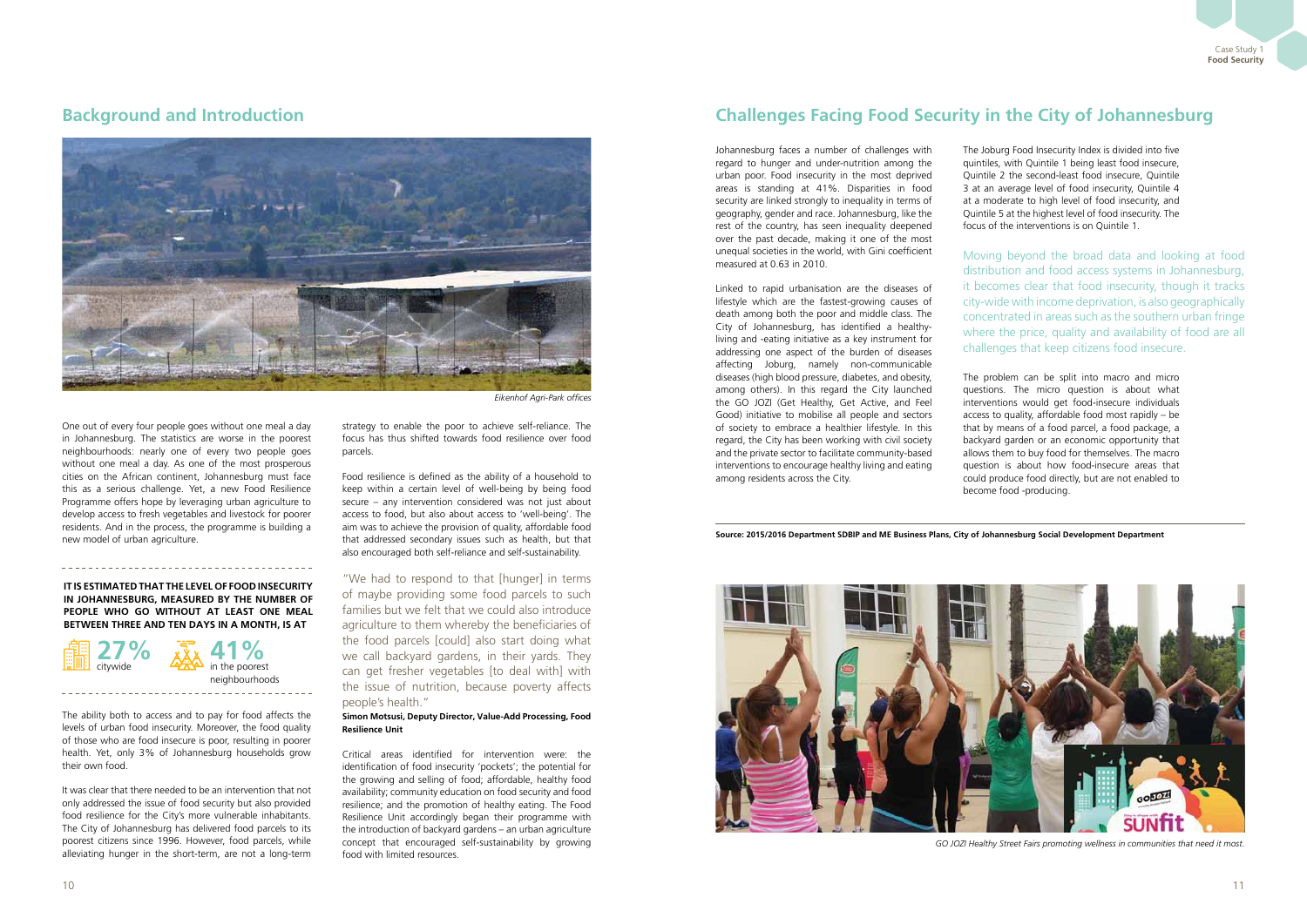Case Study 1 **Food Security**

**Objectives Key Accomplishments**

## **About the Department of Social Development**

The City's priority is to address challenges of food security and food resilience, as well as related challenges such as creating entrepreneurial opportunities, skill building, and nutritional/health concerns. Therefore, the key objectives of the programme are to:

- 1. **Improve food security and ensure food resilience of the urban poor** to reduce the high level of poverty in Johannesburg. This programme would contribute to other efforts towards the eradication of national poverty, and the achievement of Millennium Development Goals (MDGs) . This means promoting regular access to food of the necessary quantity and quality for people who are facing nutritional and food insecurity.
- 2. **Increase access to healthy and nutritious food through agricultural production, income generation, and agro-processing initiatives** by providing support for people interested in farming through small-scale agricultural activities and linking small-farm produce to markets and communities.
- 3. **Leverage the development of urban agriculture**, with a focus on providing nutrition for the poor, to contribute significantly towards stimulation of local economic growth and job creation as well as regional gross domestic product (GDP), by the following:
	- Stimulating local economic development in deprived areas by incentives and setting up sustainable local supply networks through small farmers in local areas;
	- Assisting with the facilitation of entry into formal markets through removal of barriers for small farmers, infrastructure development (storage, processing, coldstorage facilities and transportation), and capacity building to meet quality and safety requirements; and
	- Enhancing partnerships with retailers and other buyers which provide opportunities for small farmers and enforce affordable food pricing.
- 4. **Create an enabling environment that promotes healthy lifestyles** to assist society's most disadvantaged, and take reasonable steps to ensure legal compliance (access to food, food safety).

Foremost is the creation of a model of urban agriculture in Johannesburg that draws on local and provincial government partnerships, together with community involvement, to address urban poverty. For a few, this has meant elevation from living below poverty levels to becoming self-sufficient and self-reliant skilled farmers, using modern technology, who are able to scale their own level of involvement in the project. They have been provided with critical, usable, and necessary skills to farm crops effectively – they have become micro-farmers.

"A farmer from a backyard garden, moving to a communal garden, who is now a potential commercial farmer – currently, they qualify to be called emerging farmers."

#### **Zandile Zwane, Urban Agriculture Manager, Food Resilience Unit, Eikenhof**

This change of mindset – from indigent to farmer – signals the basis of a model for changing poverty. For the individual, there is the choice to have their individual garden, be part of a communal garden, or join together with others to form a co-operative in the farm empowerment zones. Not only do they have choices, but they have acquired skill-sets that will allow them to scale upwards, if they wish to. They can start their own business, or join with others, and explore other opportunities for economic expansion.

The power dichotomy has shifted away from a hand-tomouth mentality and from food parcels to one of selfreliance.

"It's life-changing. Thinking of unemployment, you just sit at home and don't know where the next meal will come from. But thanks to the City, which has gathered us as co-operatives...every week there's something. We deliver every week, so you know there's something in your pocket you are taking home, at least there is something as a mother you can do."

### **Rose Mkhize, Eikenhof co-operative farmer**

Lastly, for the farmers, from subsistence backyard/ homestead/roof gardens to the co-operatives, there is a model of sustainable growth – the urban farmers can feed themselves, and their families, with nutritious, fresh produce. Well-being comes from knowing where the next meal is coming from. For the communal gardens and the food empowerment zones, produce can be sold at local markets, or on to bigger retailers, creating a new industry with economic opportunities.

The City of Johannesburg's Department of Social Development is positioned to focus on the empowerment of the poor as the crucial requirement for a sustainable solution to poverty and hunger. The targeted intervention focuses on poverty reduction, food security, developmental initiatives that enable self-sustainability, and social inclusivity. It responds to the conditions of both individual and household poverty by providing a broad variety of programmes and support services.

One of the critical enabling milestones in addressing the intergenerational poverty confronting many poor households is ensuring household food and nutrition security, and growing the small-scale farmers or household agricultural producers to contribute significantly to the food-trade surplus. The departmental service offering can be briefly summarised as follows:

- i. Livelihood and skills development: Facilitation and development of livelihood opportunities linked to food resilience and income-generating opportunities so as to develop skills to improve quality of life.
- ii. Social protection: Benefits flowing from Expanded Social Package enrolment: rebates on city services; food support; social burial.
- iii. Re-integration of the socially excluded: Social support in integrating or re-integrating ex-offenders. excombatants. migrants. people with disabilities (PWDs), street people, and substance abusers or addicts into community life to play a positive role.
- iv. Provision of grants and non-financial assistance (for NGOs): Funding, non-financial assistance and capacity building for non-governmental organisations.
- v. Advocacy and community mobilisation: Conducting outreach to educate the community about ways in which the vulnerable and marginalised may be included in opportunities.
- vi. Regulatory action: Monitoring and ensuring compliance with policy and legislation, and progressive enforcement of standards.

The Department, through the adoption of co-production principles in the conceptualisation and delivery of services, is committed to the notion of developmental local government.

In the relatively short time since the programme began, there have been a number of key accomplishments, all developing new, innovative models for the City of Johannesburg.

**Source: 2015/2016 Department SDBIP and ME Business Plans, City of Johannesburg Social Development Department**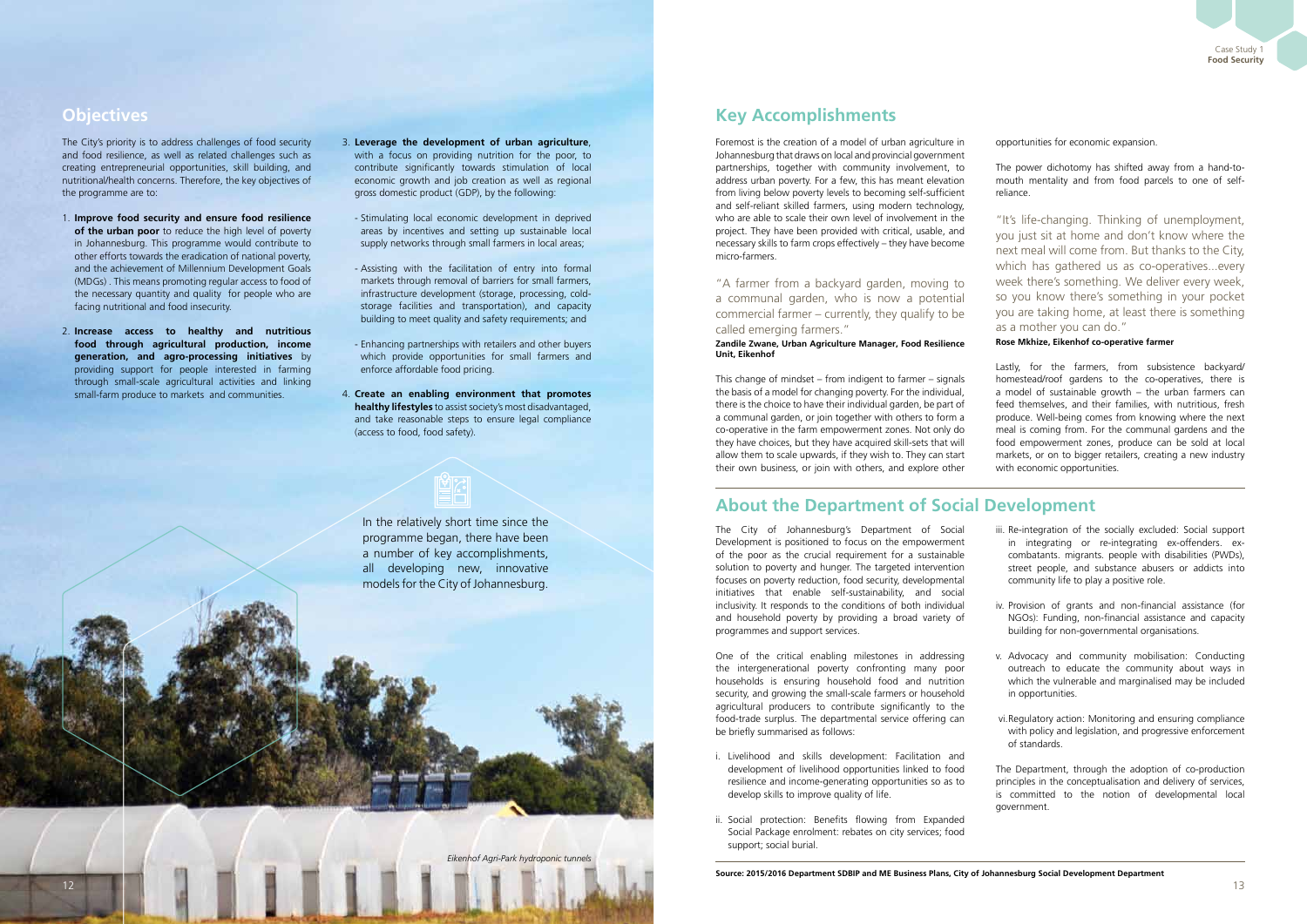As a result of a 2011 study that reflected the levels of food insecurity in the City, the Department decided to create the Food Resilience Unit to focus on addressing urban food insecurity in accordance with its empowerment mandate.

"Our programme aims to deal with poverty and capacitate the emerging farmers to be job creators in that space and to have income for themselves as well."

### **Simon Motsusi, Deputy Director, Value-Add Processing, Food Resilience Unit, City of Johannesburg**

As part of the City's 2013-16 Integrated Development Plan (IDP), the interventions decided upon to tackle urban food insecurity were: small-scale initiatives targeting food shortage in specific areas, small-scale household-level initiatives, large-scale farming, market access, and food processing – all of which have culminated in the Food Resilience Programme.

## **Key Strategic Partners**

One of the key success factors in the Food Resilience Programme is the quality of its relationships with the various strategic partners. The investment is dual: quantitative, in terms of product or tools, but largely qualitative in terms of training and skills building. The other key factor has been the communities themselves.

Below is a diagrammatical representation of the key strategic partners in the programme, and their contribution.

The main custodians of the programme are the City of Johannesburg through the Department of Social Development, which developed the Food Resilience Unit.

As a successful example of integrated government, the programme has been supported by provincial government, sister government departments, and other government-led institutions:

- • **The Expanded Public Works Programme (EPWP)** went door-to-door to tell people about the project and hand out seeds and tools, contributing significantly to kick-starting this programme, and generating interest and awareness.
- • **The Gauteng Agricultural Rural Department (GARD)**  contributed R7 million for the establishment of an agripark in Eikenhof, which encompasses an office block, ablution facilities, and 20 tunnels or greenhouses.
- • **The Gauteng Department of Agriculture (GDA)** sponsored hydroponic tunnels, water tanks, and the irrigation system, and is involved setting up and supporting Agri-Resource Centres.
- Joburg City Parks and Zoo invested R6 million for the construction of a pack house in Eikenhof.
- In terms of accessing the land, the Johannesburg Property Company helps with the land rights – it assists with lease agreements for the rights to operate on the land, and then the land gets transferred to the Department, so that the farmers can come in and operate.
- • **The Joburg Market** has been responsible for training farmers, especially on the requirements in terms of taking the produce to market, which include grading, sorting, packing, and labelling.

Private sector and NGO involvement has been smaller, but no less significant:

- **Sataka**, a Japanese company, supplies seeds, and also helps train farmers in hydroponics.
- **United Way**, a South African NGO, assisted with training, financial management, and business management for farmers.



# **Policy and Strategy Drivers**

The City of Johannesburg Growth and Development Strategy (Joburg 2040 GDS) identifies as an outcome the creation of caring, safe, and secure communities for the City. In this connection it states that "support from the City will enable people to make independent decisions and take care of themselves and their households". Food security that is both improved and safeguarded is the related output to this strategic outcome. The aim of any related programme is to ensure that 'independence', and the ability to 'take care of themselves' is inculcated in any beneficiaries of the food-security process.

Further to the Joburg 2040 GDS food-security outcome, the City of Johannesburg developed the Food Resilience Policy: A City where no one goes hungry. The policy outlines key directives of assisting those who wish to grow food, providing food to the hungry via food parcels and food banks, creating food empowerment zones, and promoting healthier eating. The key questions informing the policy were how to create access to food for those who were food insecure, and how those areas of food insecurity could be enabled to produce food.

The policy aims to address food resilience by providing those who wish to grow their own food with the means to do so; and doing the same for those micro-farmers and/or co-operatives who wish to farm for the public. It also aims to provide those micro-farmers and/or co-operatives with the capability of selling their produce in the same way as a large farm might do. It is intended both to provide cheaper, basic food to those food insecure areas and help people understand how to eat more healthily.

The City of Johannesburg's policies link with the country's policy framework, which incorporates various strategies to realise the right to food. The latter include the Integrated Food Security Strategy (2002), the Zero Hunger Strategy (2009), and the Gauteng 20-Year Food Security Strategy. The strategies seek to eradicate malnutrition, food insecurity and hunger in South Africa through increasing domestic food production and trading; improving the generation of

income and job creation in agriculture; and improving food safety and nutrition.

In addition, the Department of Agriculture's Integrated Food Security Strategy (IFSS), a cross-departmental programme tying together the various efforts to ensure food security, including the Comprehensive Agriculture Support Programme (CASP) and the National Schools Nutrition Programme, looks at food security through the national and provincial lens. For the City of Johannesburg, there was an opportunity to draw on these policies and strategies to develop its response to the same issues at a local government level.

The food-security interventions outlined in the City's 2013/16 Integrated Development Plan (IDP) (as mentioned above) directly informed the Department of Social Development's mandate in forming the Food Resilience Unit.

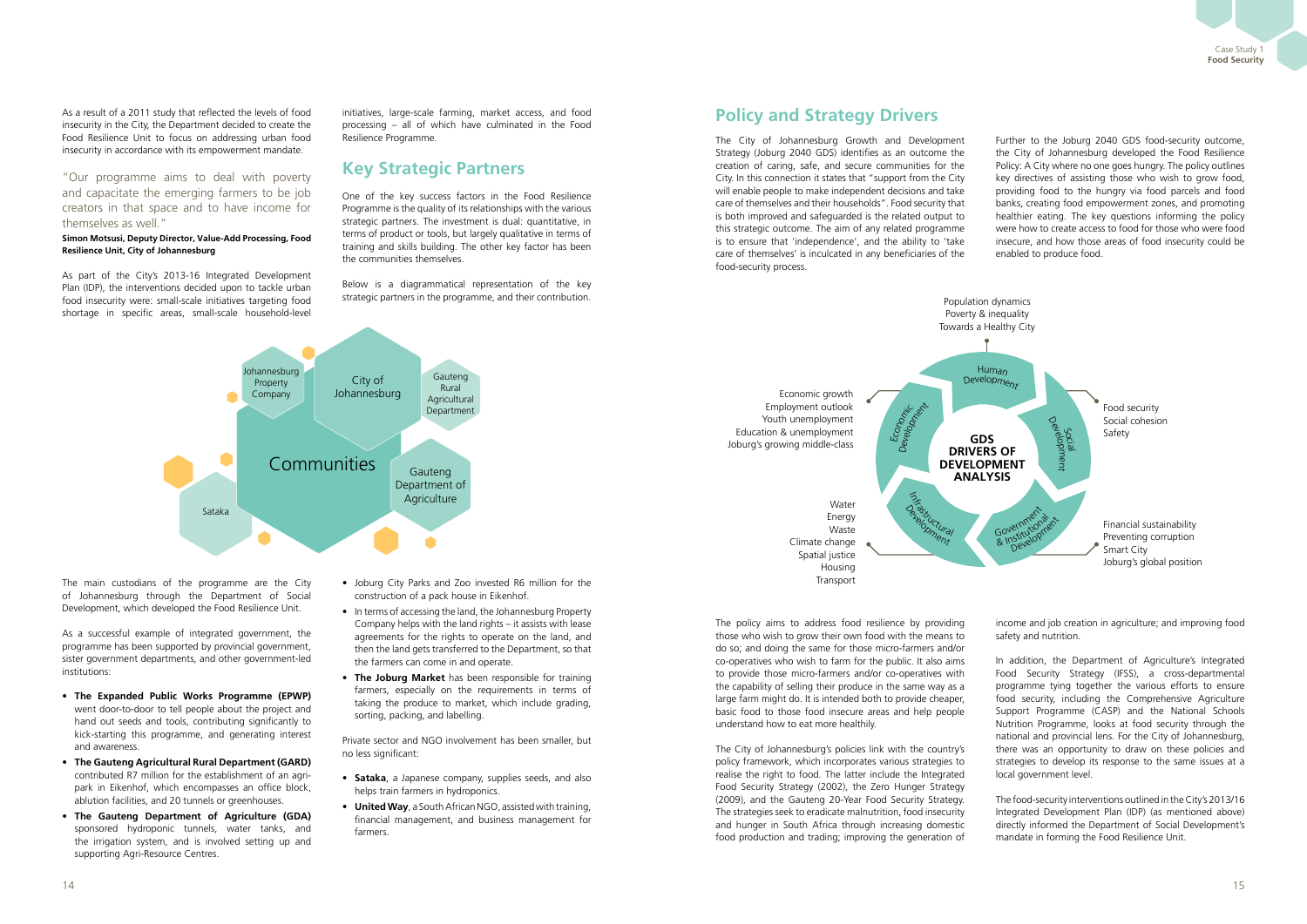Case Study 1 **Food Security**

Since its 2013 inception, the Food Resilience Unit evolved organically. The programme began across all seven regions, with the Department lending tools and handing out seeds, so that individuals could establish homestead/backyard gardens. The idea was that when one individual had finished setting up his garden, he or she would then loan the tools to another person in the community.

At first, the unit advertised and the farmers responded, but then people started grouping themselves together to form communal gardens.

Essentially, the programme has evolved from providing food parcels to establishing homestead/backyard gardens and then to the creation of communal gardens from where urban farmers formalised to register as co-operatives so that they could produce and then sell. From communal gardens, the programme further evolved to today's food empowerment zones, and the Eikenhof Agri-Park.

This new model is illustrated here. Today the City has 36 000 homestead or backyard gardens, 270 communal gardens, 50+ co-operatives, four food empowerment zones and one agri-park, in Eikenhof.

### **City of Johannesburg's Model of Urban Agriculture Development**

Urban agriculture has been recognised as having a potentially important role to play in improving food security in urban areas and providing a basic safety net for urban populations. The majority of households involved in smallscale subsistence farming undertake it predominantly as an activity complementing other types of income sources, such as social grants. The small-scale newly established black

farmers have poor access to markets, a lack of marketing skills, and a weaker bargaining position in the food chains. The aim is to provide a sustainable model to empower communities to grow their own food, to stimulate local economic development and to facilitate access to the markets.

The Food Resilience Programme offers the urban farmer a choice of urban agricultural options from a homestead/ backyard garden to being part of a co-operative, with each option characterised by support, training, and assistance. production; the second in secondary production, including agri-processing, with pack houses, herb and vegetable processing, and new product development.

Strategically, Johannesburg's Model of Urban Agriculture has two major thrusts; the first is in urban agriculture primary In terms of primary production there are five methodologies: homestead or backyard gardens, communal gardens, cooperatives, food empowerment zones, and agri-parks.

### 1. Homestead/backyard gardens

A homestead garden is a space within a yard that can be used to produce vegetables for yourself and your family. Typical crops would be kale, spinach, cabbage, carrots, potatoes, tomatoes, and beetroot.

Since the inception of the programme, more than 36 000 homestead/backyard gardens have been established. Already, the City has reached 9 000 of its 2017 target of 11 000. The City donates 100g of seeds per crop, for five different crops.

Expanded Public Works Programme (EPWP) workers go door-to-door in communities to assist people to start homestead gardens. This provides skills transfer, and they also leave seeds so that produce planting can continue.

#### **Rooftop gardens**

In addition to homestead gardens, in 2016, the rooftop garden pilot project was initiated. In collaboration with Johannesburg Social Housing Company (JOSHCO) and the Johannesburg Property Company (JPC), suitable buildings are identified to replicate the establishment of these gardens. The central business district (CBD) and surrounding areas lend themselves to rooftop gardens, which are popular in major cities throughout the world. The City has

several productive urban and rooftop gardens in Bertrams, Alexandra, Braamfontein, Orange Farm and Riverlea, among others. Further, JPC and JOSHCO have provided space, funding and support for two more rooftop gardens that will be launched this year in the inner City. Crops include cabbage, rape, morogo, basil, dill, cauliflower, broccoli and lettuce. The project's main aim is to produce fresh foods for the local community, generate some income for participants, and donate some of the produce to a homeless shelter.

Rooftop gardens are attractive options for high-density CBD areas, especially in the central suburbs undergoing urban renewal. It is a system that saves water, saves energy, and uses hydroponics. The yields are quite high, especially for high-value crops. There is much interest in this programme, even though the pilot is still in its early stages.

## 2.Communal gardens

By taking advantage of vacant spaces, schools, clinics, and dumping sites, more than 250 communal gardens have been established. These are run by registered co-operatives, which sell their produce to the immediate communities and informal markets.

Communal gardens are the next step for urban farmers to 'graduate' their businesses to another level. What

# **The Food Resilience Programme Scope**

## **Why Urban Agriculture is Important**



*Community garden in Alexandra township*



- Homestead Gardens
- Animal Industry
- Formation of co-operatives
- Food empowerment zones
- Agri-parks





- Pack houses
- Herb and vegetable processing
- New product development

### **Model of Urban Agricuture's Key Strategic Thrusts**

# **I. Urban Agriculture – Primary Production**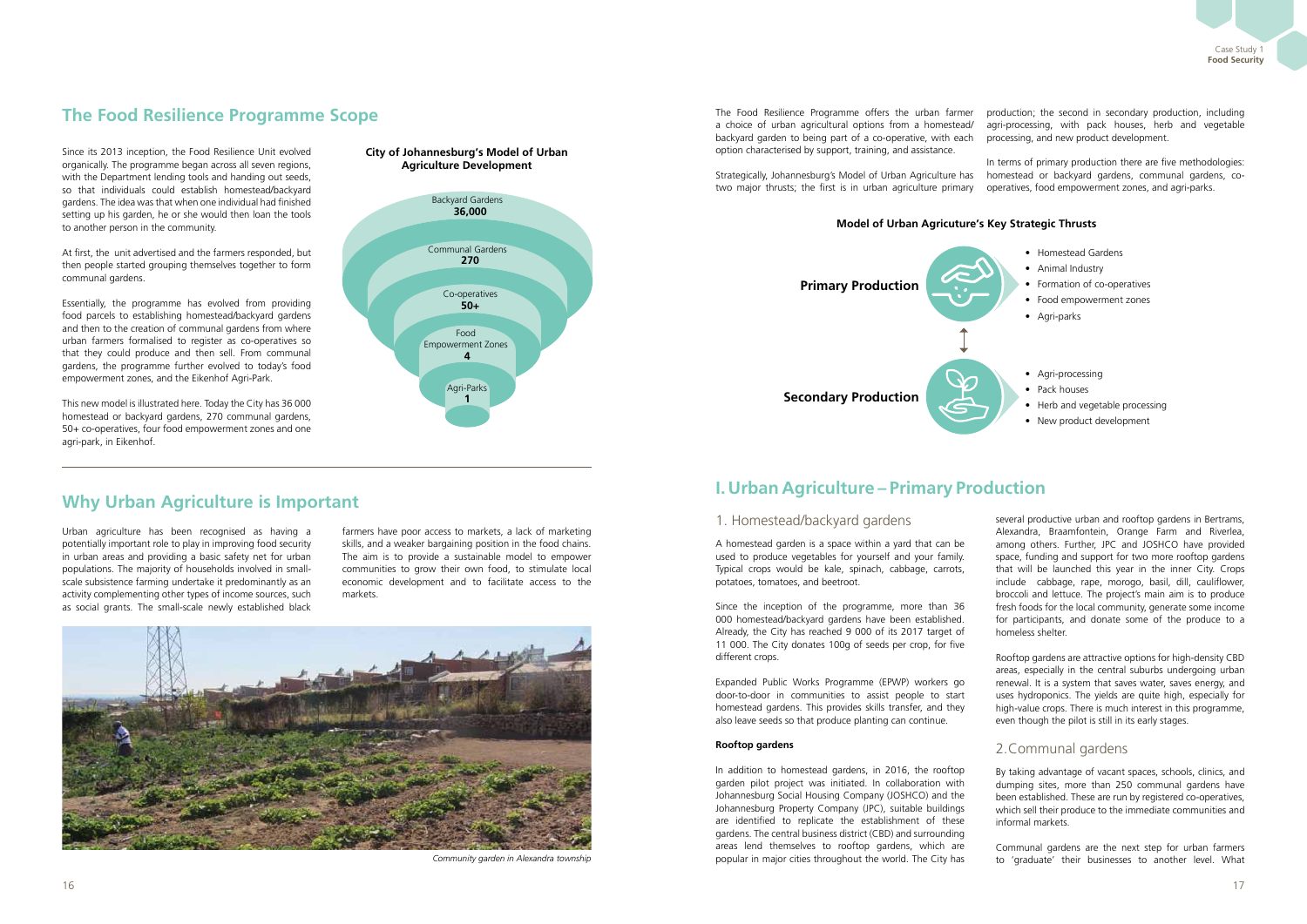separates homesteads from communal gardens lies in how many people they can feed: a homestead feeds one family and its members, a communal garden begins to feed a neighbourhood.

## 3.Co-operatives

As urban farmers grow in size, their ability to form cooperatives determines how much support they can access in becoming commercially viable. Once co-operatives are formed, the City and its related partners are better able to provide training, capital funding and other resources.

The Department of Social Development currently has four farms which house a number of co-operatives situated throughout the City. The programme started to register co-operatives to begin the process of creating small-scale emerging farmers, who would eventually progress to becoming full commercial farmers.

The Companies and Intellectual Property Commission (CIPC) defines a co-operative as a group of people of five or more individual members who provide services, provide employment to one another, and promote community development. To qualify as such in the Food Resilience Programme, a co-operative must have five members or more, and all the relevant documentation must be in place, including a constitution, tax clearance, business plan, records, and proof of sales, which are submitted to the office as evidence of their operation and production. The unit also assists the co-operatives with registration with the CIPC, and other supporting documentation.

The structure of the co-operative works well among farmers. Many find that they were not aware of certain beneficial skills that they need as a team, rather than as individuals. Also, as a team, certain strengths emerge. The co-operatives allow for individual strengths to be nurtured and upskilled to the benefit of the co-operative.

### 4.Food empowerment zones

A food empowerment zone consists of a large farm, established via a competitive proposal call with private sector partners, with plots of a minimum of one to two hectares allocated to emerging farmers via the Agri-Resource Centres (see below). The zones also contain a hub-and-spoke site, a people's restaurant, a subsidised linear market, and a foodfor-waste exchange site.

"We call them large empowerment zones, the reason being that they are bigger in size as compared to a homestead or a communal garden, and in terms of the way forward, the people that are placed there, we want them to be more entrepreneurial in approach, and we want to change their mindset to be more businesslike."

### **Zandile Zwane, Urban Agriculture Manager, Food Resilience Unit, Eikenhof**

There are four food empowerment zones in Johannesburg (see table below). Eikenhof Farm is the biggest at 270ha with 32 co-operatives working the land.

| Farm            | <b>Size</b> | No. of co-operatives Investment |                         | <b>Business Activity</b> |
|-----------------|-------------|---------------------------------|-------------------------|--------------------------|
| Eikenhof Farm   | 270ha       |                                 | R <sub>12</sub> million | Piggery, poultry, crops  |
| Fleurhof Farm   | 1ha         |                                 | 23                      | Crops                    |
| Nancefield Farm | 5ha         |                                 | 15                      | Crops                    |
| Northern Farm   | 38ha        |                                 |                         | Crops                    |

**Source: IGR Working Group Meeting, 19 April 2017, Sedibeng District Office 5**

## 5.Eikenhof Agri-Park

At the top of the City of Johannesburg's Model of Urban Agriculture, the Eikenhof Agri-Park is the largest and most successful example of how the City can move small homestead farmers, communal gardens and co-operatives to another level. Eikenhof is a potential model for replication elsewhere, starting with the other three food empowerment zones.

Financial investment in Eikenhof has been substantial. The Gauteng Department of Agricultural Rural Development has invested over R7 million in the Eikenhof Agri-Park,

which covered fencing, tunnels, an office block with a boardroom, and ablution services. Their contribution also included four tractors as part of the mechanisation programme. Joburg City Parks and Zoo contributed R6 million for a pack house, and the City of Johannesburg's Department of Social Development contributed a further R6.5 million that has been invested in land development, co-operative registrations, seeds, tools and training, as well as operational costs such as water, electricity, and security services.

Urban farmers from communal gardens have come to the Eikenhof Agri-Park and been upskilled, and have developed their own farming micro-businesses. As not all members of co-operatives can always be (literally) on the ground, there has been opportunity to employ others, spurring local job creation.

It is possible for a number of the 32 co-operatives to form a secondary co-operative, grouping together to ship their



produce to various market destinations, and sharing the proceeds.

The opportunity is there for similar investment in the other food empowerment zones, such as Northern Farm in Diepsloot, to further grow urban farmers in those regions.

## 1. Agro-processing

Eikenhof presently has an established pack house. This is a key facility in taking urban agriculture from where farmers can only sell fresh produce on a small scale to creating commercially viable businesses. The pack house benefits farmers who, after harvesting their produce, take it through to the pack house to wash and to pack, and also to store overnight, as it is a refrigerated facility. This provides them with a more marketable product, with a longer shelf life.

The other benefit is that farmers can combine their produce to sell in larger volumes, according to the customers' needs. Then they can deliver the produce as a collective, and share the benefits.

A pack house is currently under construction in Region A (Diepsloot).

## 2.Herbs and vegetable processing

Primary production takes place when the farmers produce fresh crops, harvest them, and send them to market. However, there is also a secondary level in terms of adding value to these crops by, for instance, processing and food drying, so that the farmers can get maximum benefit from what they are producing.

When it comes to processing, produce is sorted into first, second, and third grade, and those vegetables that cannot be taken to market, because of their shape or because they don't fit a particular grade, are diverted to a value-adding process, such as the making of sauces, pickles, and jams.

*Communal farmers load truck with fresh produce at Eikenhof Farm*

## **II. Urban Agriculture – Secondary Production**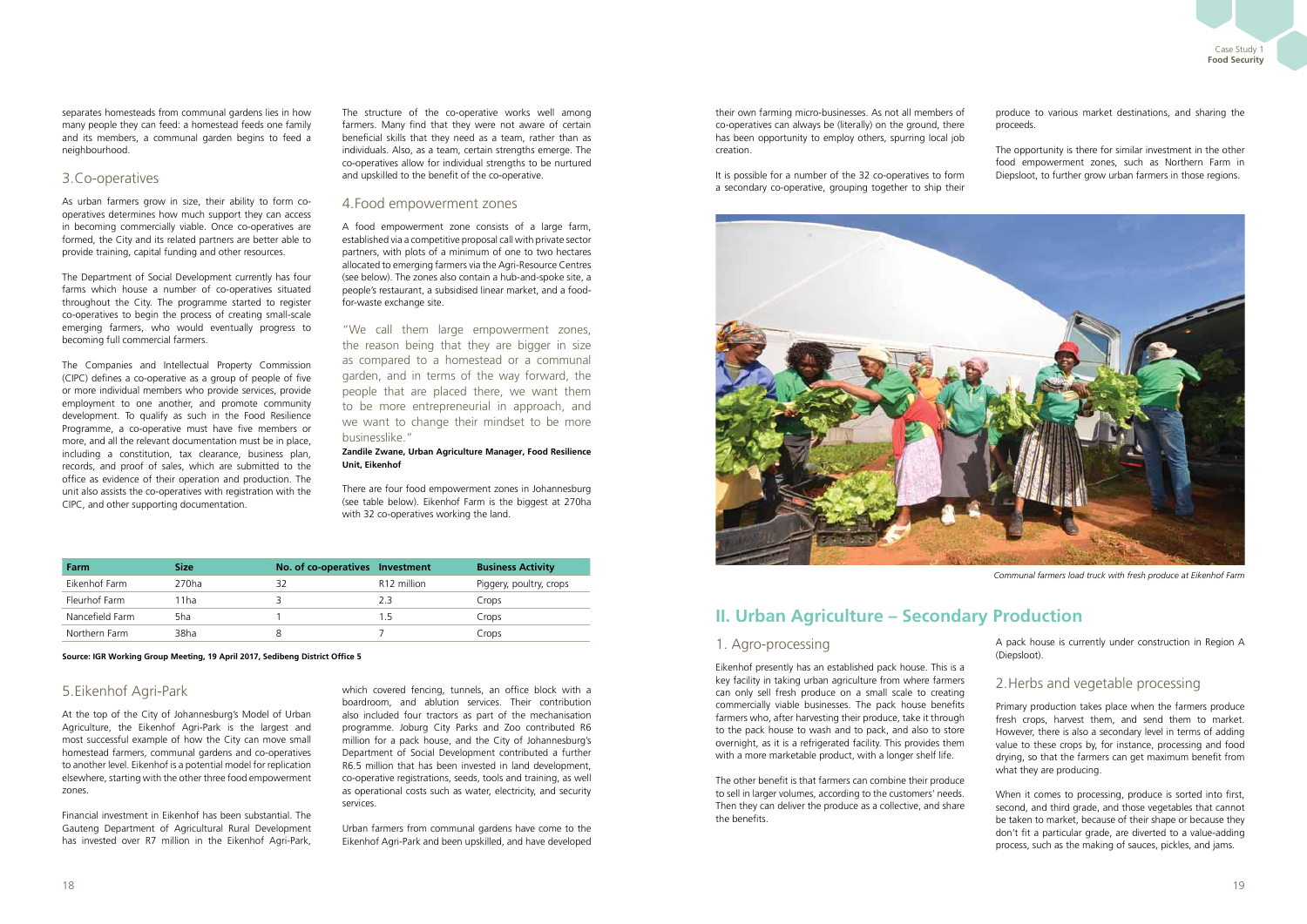

## Business Development Centres

"I've got management skills," says Eikenhof co-operative farmer Rose Mkhize. Not only was she given training in the many skills she needed to start planting, but she was also taught how to manage her own business.

Agriculture is one part of the City's model, the other is entrepreneurship. The role of the Business Development Centres is to impart those entrepreneurial and businessmanagement skills that empower the co-operatives to become economically self-sustainable.

The Business Development Centres assist households with CIPC co-operative registration – more than 300 have registered since the inception of the programme. The centres then help the co-operatives with legislative compliance, e.g. tax returns and annual returns to the CIPC. They also assist with drafting business plans, securing external funding, referrals for business management training, and linking farmers to various markets.

## Hubs and spokes

The City has created two hubs which serve as central points linking small farms in regions A and G, in the north and south of the City respectively. Each hub includes a range of services that support all the small farms linked to it and enable them to operate as if they were one large farm.

The hubs and spokes are used as processing and market day centres for smallholder farmers, and for selling various vegetables to the communities. More than 30 smallholder farmers are linked to the region A hub for cleaning, packing, grading, and distribution to both formal and informal markets, such as hawkers.

Formal markets linked to the hubs are retailers such as Fruit & Veg City, Spar, and Pick n Pay.

## Agri-Resource Centres

Individuals interested in urban agriculture who want a space to farm should enquire at an Agri-Resource Centre. These are information centres where members of the community may also request tools and seeds, find out about training that has been arranged, and get assistance with regard to requests for land – whether they are working on an individual or co-operative basis.

The seven centres and satellite offices cover all the City's regions, providing tractor services, access to land, cooperative registrations, training and workshops, and advisory services, as well as agricultural inputs. Every region has an agricultural manager who assists the farmers in that particular region.



# **Making the Models Work: Support for Urban Farmers**

*Communal farmer, Brian Sibisi in Eikenhof Farm Co-op Piggery*

# **The Food Resilience Programme's Impact**

The Food Resilience Programme has had a variety of positive impacts on issues of food security, food resilience, economic participation, and health benefits.

1. The unit has shown significant growth over a short time span (four years to date):

2. Those who grow and sell their own food experience an immediate difference to themselves and their families –



they reap the benefits of fresh, nutritious, and plentiful food. They have moved from a food insecure state to that of food resilience, and its accompanying self-reliance.



- 3. Urban farmers are also sharing their new skills with siblings, children, and grandchildren, creating awareness of and interest in the farming lifestyle.
- 4. Quality produce is sold at local informal markets. The regions host market days, where the farmers sell their produce to community members. People now know where their vegetables come from, and can choose to visit those gardens as well.
- 5. Individuals are engaging in economic activity making money. Impact assessments have compared farmers' proof of sales submitted from when they were working a smaller piece of land, to those submitted as a cooperative, and they have grown. For urban farmers, this is an opportunity for them to start their own microfarming business, and become economically active. They now have business bank accounts, and, in some instances, have employed others to help run the farm, thereby creating jobs. "I never thought I'd own my own business," says Mkhize.
- 6. Additional health benefits of access to nutritional food, beyond avoiding hunger, include increased nutritional uptake as well as increased physical activity out in the field. Many people who experienced health problems including high blood pressure and diabetes have resported an improvement in their conditions since working on their farms.

"In some instances, people actually walk to the garden to buy spinach or [other] produce. For instance, in Region E, Alex, just near the garden by Lennon Drive, is the Lennon Drive Project. We have members of the community working just opposite Alex Mall, they just pick fresh vegetables from the ground. In the regions as well, it is to mobilise, to make the community aware in terms of where they can source these vegetables. So, the regions conduct or host these market days from time to time."

**Simon Motsusi, Deputy Director, Value-Add Processing, Food Resilience Unit**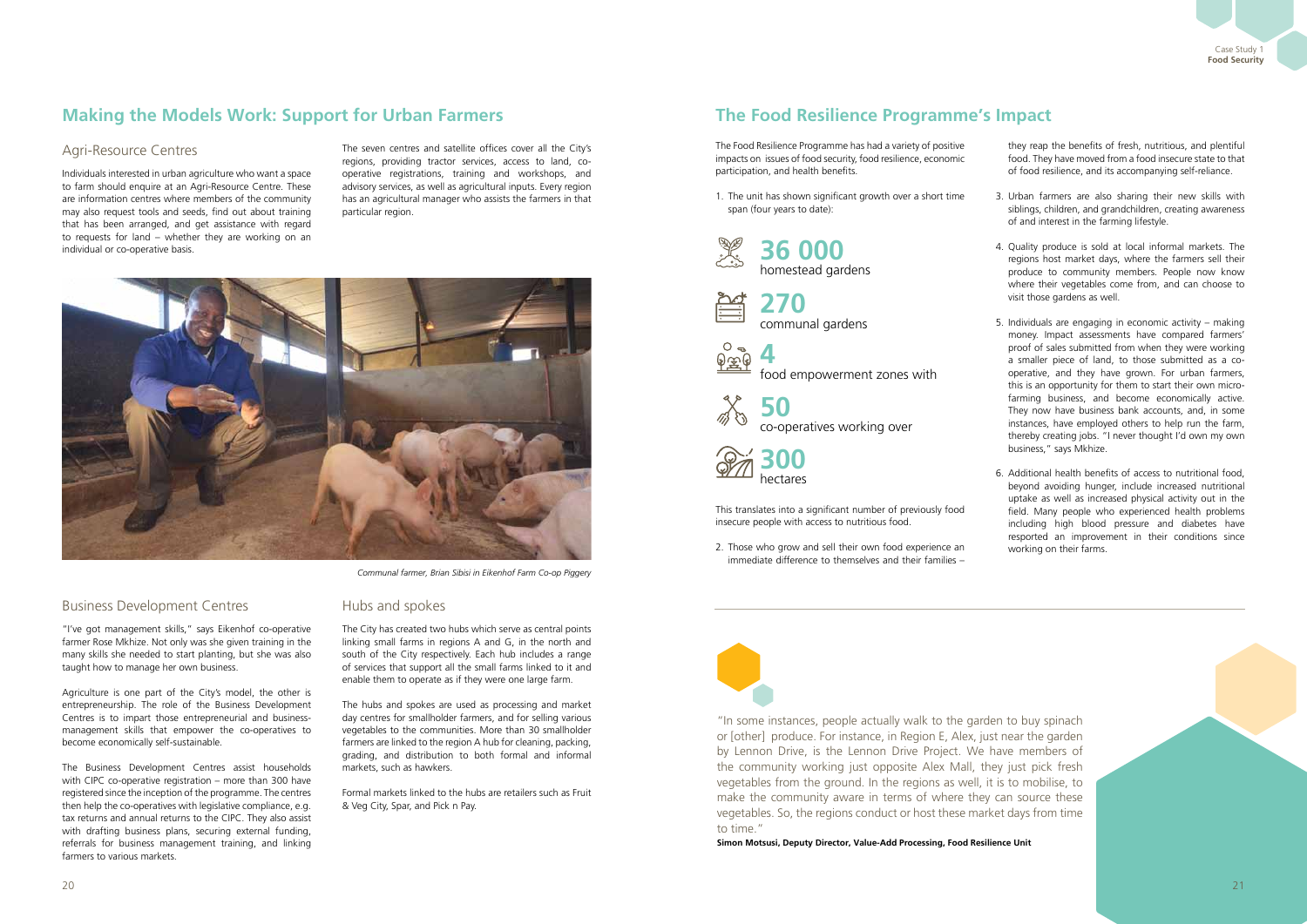## **Critical Success Factors Key Learnings**

For any project to be built upon for a brighter future, one must understand the critical factors that made it successful. The following were identified as contributing to the Food Resilience Programme's success:

**The commitment of the communities and the passion of urban farmers themselves.** The success of any programme lies in the passion of the people behind it. The concept of urban agriculture resonates with residents. The project's organic evolution over four years, starting with subsistence homestead/backyard farming through to food empowerment zones, strongly demonstrates the enthusiasm of the communities to take part in their own empowerment. It is a strong example of bottom-up empowerment.

**Urban agriculture as a concept.** Historically in South Africa, agriculture was considered only applicable to rural environments. However, urban agricultural developments such as rooftop gardens, for example in New York, are

becoming a viable addition to traditional rural agriculture to address urban food security issues. As Rose Mkhize states, "I never thought of farming, because I was born in the city."

**Collaborative and engaged partnership.** This has been the driving force of the Food Resilience Unit resulting in a successful programme – it is not sufficient to hand out tools without providing guidance on how to use them. The unit is not just about growing food. That is the reason for the programme, but the unit's mandate stretches throughout the entire food cycle and food chain, to empower individuals who remain dedicated to this mandate.

The programme has relied on significant financial investment, as well as substantial ongoing training and support, from its key partners. Endorsement and buy-in from governmental sister departments have been crucial to this process, as has their commitment to empowering these micro-farmers in their growth to success.

"There is passion, there is a farmer, and there is a passionate farmer. What we have learned is you cannot just take anyone and put them on a piece of land and expect them to produce according to the markets. You need to walk the walk with the individual. You cannot just start a programme and leave the people there and say that, okay they have been farming from the little spaces, then let them farm [the bigger ones] and expect them to be successful. You have to walk each and every step with them. When we fail, we fail together, then we learn from that. And we stand up and continue along the way."

**Zandile Zwane, Urban Agriculture Manager, Food Resilience Unit, Eikenhof**

**Agricultural support structures.** The Agri-Resource Centres provide ongoing support and training in both agriculture and entrepreneurship. The programme is run along the lines of an incubation programme that encompasses sufficient training for the farmers, so that they are skilled enough to exit the programme at some point. The farmers will be able to walk out with certified skills enabling them to operate from their own space within the private sector.

**The programme's timing and political will.** There was strong political will with the City of Johannesburg as well as the provincial government, enabling departments to drive the success of this project, and it continues to carry strong support. Today there are new technologies and efficiencies in agriculture that allow for farming in small spaces and with limited water, which brings new possibilities to urban agriculture.

- 1. **Food resilience is about creating models and systems that allow people to move beyond dependence on food parcels and into greater self-sustainability.** The most critical aspect of the Food Resilience Programme is addressing the need for the City's role to move beyond food parcels. By seeking new ways for people to become self-reliant, the Department of Social Development has created a bottom-up programme in homestead gardens, communal gardens and co-operatives that has given way to a new industry in urban agriculture. The development of food gardens in various formats allows poorer citizens access to fresh vegetables and herbs that assist with food security, lower prices of food and better nutrition. In addition, the move towards food empowerment zones and agri-parks has redefined the department's role to providing greater economic empowerment by helping new urban farmers create businesses and jobs.
- 2. **A model in urban agriculture presents possibilities in addressing food security and new farming methodologies for a new breed of urban farmer.**  There seems to be a gap between traditional agricultural practices and more modern developments. Most of the farmers had knowledge of growing on ground like open veld, not hydroponic tunnels. Vertical farming, for instance, would negate the need for additional land tracts. Similarly, the rooftop project addresses the available land issue with its use of suitable roofing as a farming surface. Also, in winter, no crops survive in an open field, but they do survive in a tunnel. Shifting mindsets towards other agricultural planting options can enable the scalability of this programme without being constrained by 'traditional' farming techniques.
- 3. **The creation of food empowerment zones and agri-parks is capital-intensive.** There has been significant investment in the Eikenhof Agri-Park, but further investment will be necessary to develop the other food empowerment zones into similar agri-parks. There are also designs for irrigation that require a further R3 million, and the pack house is not yet complete, requiring additional funds. Budgetary constraints could well stall these developments.

 Pack houses, wind tunnels, hydroponics and agroprocessing facilities are capital-intensive and require matching investment in ensuring that urban farmers are upskilled to work with more sophisticated equipment and technology.

3. **The programme is now reaching greater maturity and achieving efficiencies.** As the programme is playing out, certain efficiencies have been identified.

From communal gardens, it's now easier to identify who would benefit from upskilling and transferral to the food empowerment zone's farm. Because of this referral, the unit does not have to train from scratch as often as it previously did, and is able to identify talent.

- 4. **The programme needs to attract more youth to ensure long-term sustainability.** The urban farmers tend to fit an older demographic and traditional farming is not appealing to the youth. With the recent digitisation of many industries, including agriculture, this could be a potential opportunity to engage with the more technosavvy youth. For example, drone-based agriculture assessments, advanced hydroponics and roof-top gardens might be of greater interest to young people, as they link to their interests in new technology.
- 5. **Success of urban agriculture is linked to access to water.** Water availability and water storage are critical, particularly as South Africa is a water-scarce country that has recently suffered extreme drought. For communal gardens, tap water could not be used for irrigation as a result of recent restrictions. There have been some different ideas about how to store water at the farms, in particular the use of water tanks. Similarly, hydroponics relies less on water than traditional agricultural practices.
- 6. **Access to markets and planning will determine**  success. Proximity to larger populations also makes smaller-scale agricultural farming a reality. Johannesburg has a high population ratio per square kilometre compared to other urban centres. For urban farmers, market planning will determine their future success. Prior to planting, the farmers need to identify the gaps in the market, and plant according to the market's needs. This ensures a ready, viable market for their produce. Developing urban farmers' ability to assess market needs will be important to their sustainability.
- 7. **Creating markets for small-scale farmers or opportunities for them to sell their produce will continue to be a priority going forward.** Although there are agro-processing facilities, there are potential opportunities to expand these efforts to spark additional entrepreneurial solutions, particularly as the pack house is set for further expansion. "When you pack, when you label, when you process, that is secondary and you often buy fresh cut vegetables from Woolies or maybe from Pick n Pay – that is what we want to do," says Deputy Director Motsusi. The success of these markets will also help the department migrate urban farmers to become sustainable businesses.



*Communal Farmer, Bhekifa Motshenja's chicken business at the Eikenhof Agri-Park*